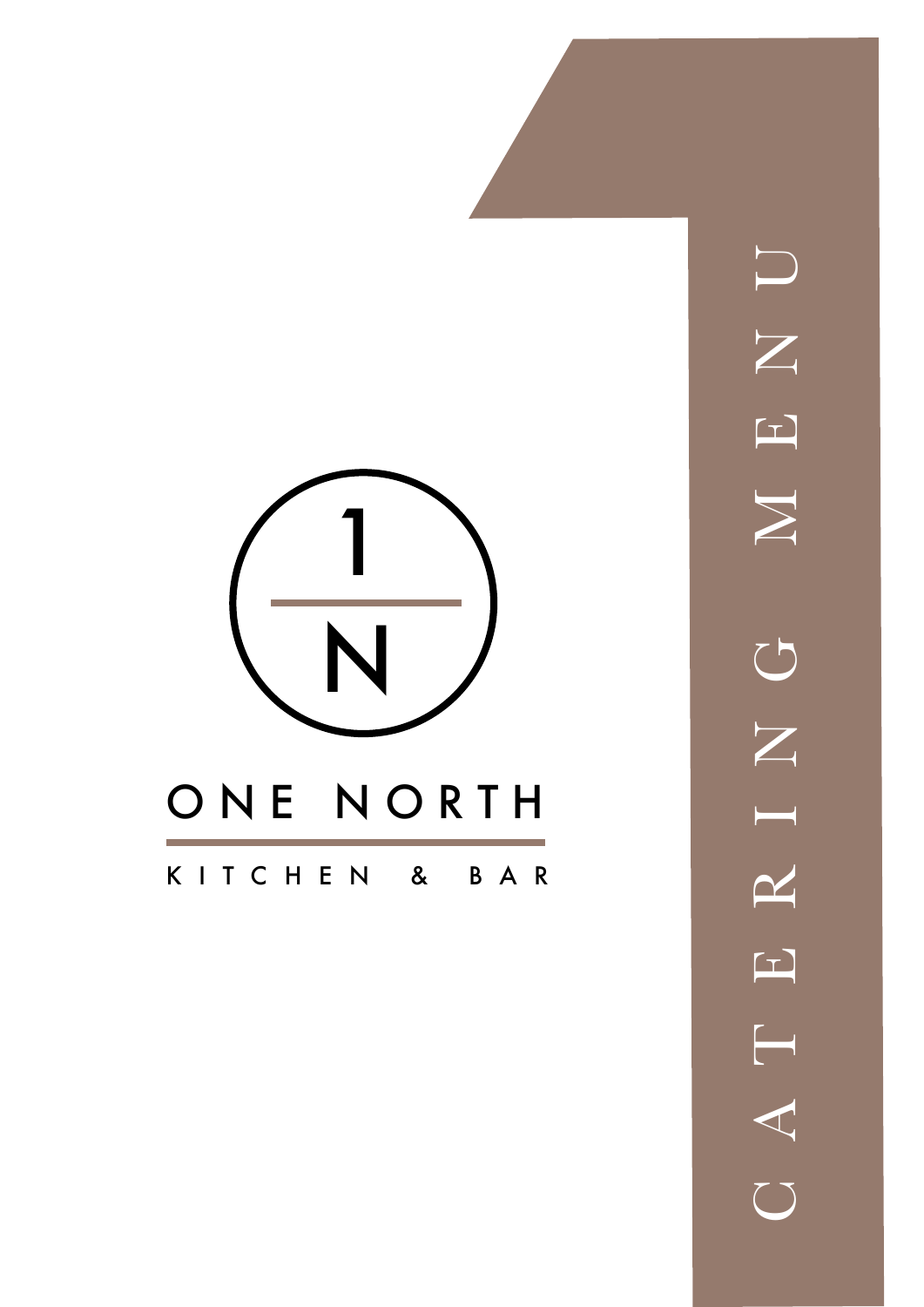# BREAKFAST PACKAGES

### **Price per person. Minimum 10 orders.**

#### Individual Baked Meat Frittata \$13 per person

*Italian sausage, bacon and cheddar. Served with fresh fruit platter, mini bagels, and mini muffins*

# Individual Baked Vegetarian Frittata \$13 per person

*Red bell pepper, spinach and goat cheese. Served with fresh fruit platter, mini bagels, and mini muffins*

# Smoked Salmon Platter \$15 per person

*Thinly sliced smoked salmon served with cream cheese, our classic garnish of red onions, tomatoes, hard boiled eggs and capers served with thinly sliced bagel* 

#### Farmhouse \$13 per person

*Scrambled organic eggs, bacon, sausage, roasted potatoes and fresh fruit platter. Served with mini bagels and mini muffins*

### Healthy Choice \$12 per person

*Scrambled organic eggs, bell peppers, onions, baby spinach, goat cheese and herbs. Served with fresh fruit platter, mini bagels, and mini muffins*

## 1 North Executive \$9 per person

*An assortment of mini bagels, mini muffins and fresh fruit platter. Served with cream cheese, butter, and jelly*

## Continental \$5 per person

*An assortment of mini bagels and mini muffins, served with cream cheese, butter and jelly*

## Breakfast Sandwiches \$11 per person

*Country ham, organic egg and cheddar cheese served on an English muffin OR crispy bacon, organic egg and American cheese served on a bagel. Served with fresh fruit platter. Minimum of 3 orders per sandwich selection*

## Breakfast Burritos \$11 per person

*Spicy sausage, organic egg and American cheese served in a soft flour tortilla OR organic scrambled eggs, peppers, cheddar and salsa served in a soft flour tortilla. Served with fresh fruit platter. Minimum of 3 orders per sandwich selection*

# ENHANCEMENTS

Add to any package. Price per person. Minimum 10 orders

Chilled Overnight Oats \$6 Yogurt Parfait \$6 Assorted Mini Danish \$4 Oatmeal Station \$6 Fresh Whole Fruit \$3

Baked Frittata \$7 Sliced Fresh Fruit \$4 Mini Quiche \$3 Roasted Potatoes \$4

# LUNCH PACKAGES

## **DELI SANDWICH BUFFETS** \$16 per person

Price per person. Minimum 10 orders. Minimum of 3 orders per sandwich selection. Includes chips, house salad and dessert per person.

# **CHOOSE YOUR SANDWICH**

Sriracha BLT *- Brown sugar-sriracha glazed bacon, lettuce, tomato, herb aioli on sourdough* 

Ham & Cheddar Sandwich *- Country ham, lettuce, tomato, cheddar cheese, and stone ground mustard served on multigrain bread*

Roast Beef Sandwich *- Shaved roast beef, Swiss cheese, crisp lettuce, tomato, red onion, and horseradish cream served on a ciabatta roll*

Deli Turkey Sandwich *- Shaved turkey breast, Swiss cheese, stone ground mustard, tomato, crisp lettuce, and red onion served on multigrain bread*

Caprese Sandwich - *Tomato, fresh mozzarella, pesto on a ciabatta roll*

Grilled Vegetable Wrap - *Grilled seasonal vegetables, house vinaigrette, served on a spinach wrap*

Tuna Salad Wrap *- White albacore tuna, diced red onion, capers, lemon aioli, sliced tomato, and crisp romaine lettuce served in a spinach wrap*

Chicken Salad Sandwich - *Diced chicken breast, fresh herbs, apples, cranberries, and lettuce on whole wheat bread*

Sub Sandwich *- salami, ham, gruyere, lettuce tomato, Italian seasoning, red wine vinaigrette on ciabattini*

Southwest Chicken Wrap - *Blackened chicken, shredded lettuce, pico de gallo, cheddar, black beans, ranch, served in a spinach wrap*

Chicken Club Sandwich *- Grilled chicken breast, crispy bacon, lettuce, tomato, pepper jack cheese, honey mustard aioli, served on multigrain bread.*

This order form is a contract but does not guarantee delivery. \*Order is not confirmed until you receive a formal confirmation. One North is authorized to process the credit card provided for final payment. Order may be canceled with prior notice to the Catering Sales Manager at 312.263.0022. For orders that are canceled within 48 hours of their scheduled delivery, or for which no cancellation was received and/or no guest show up, the Client shall remain subject to all anticipated charges associated with the order. Prices subject to change without notice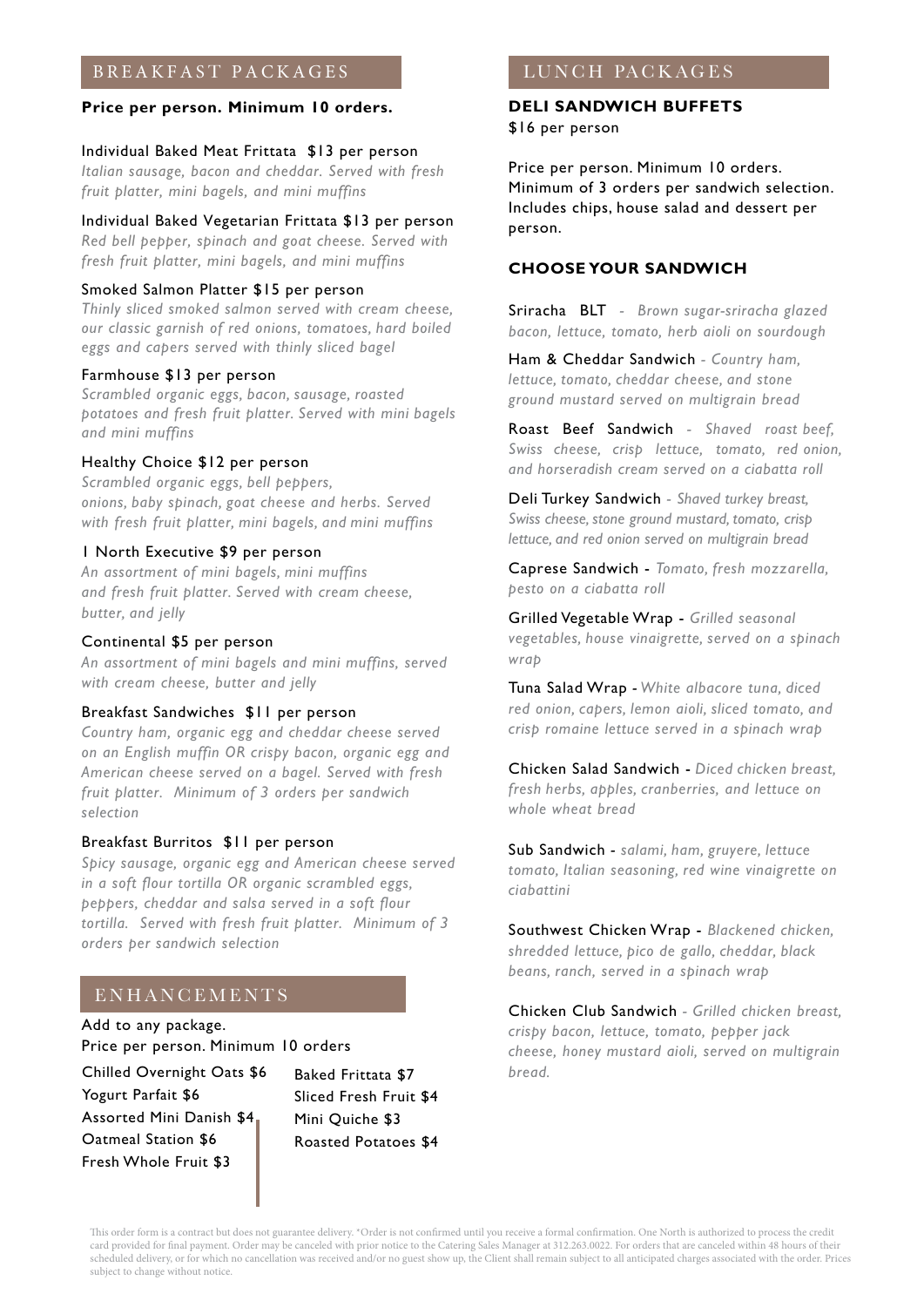# LUNCH (CONT)

## **GRAB & GO BOXES \$16**

Price per person. Minimum 10 orders. Minimum of 3 orders per sandwich selection. Includes chips, pasta salad and a dessert per person.

## **SIGNATURE SANDWICHES & WRAPS \$14**

Sriracha BLT Ham & Cheddar Sandwich Roast Beef Sandwich Deli Turkey Sandwich Caprese Sandwich Grilled Vegetable Wrap Tuna Salad Wrap Chicken Club Sandwich

# **Add Soup \$3 / Add Chili \$4**

# **SIGNATURE SALADS (GF) \$14**

*Served with roll and dessert per person*  Add Chicken \$8

Add Steak \$10 Add Salmon or Shrimp \$9

Cobb *- Local greens, bacon, bleu cheese crumbles, sweet corn, cucumbers, tomato, carrot, citrus ranch* 

Caesar *- Crisp romaine, white anchovies, grana Padano, roasted tomato, croutons, house made Caesar dressing* 

Spinach *- Spinach, corn, black beans, tomato, jicama, avocado, tortilla strips, chipotle-lime vinaigrette* 

Kale *- Baby kale, mustard greens, pickled shallots, radish, beets, herbed goat cheese poppyseed vinaigrette* 

Chopped *- Crisp romaine, cucumbers, tomatoes, garbanzo beans, pepperoncini peppers, herb vinaigrette*

# **Add Soup \$4 / Add Chili \$5**

# **SIGNATURE TOMATO BISQUE (GF) \$6**

Price per person. Add to any sandwich or salad order for \$3. Minimum 10 orders

# **CHILI BAR (GF) \$8**

Priced per person. Add to any sandwich or salad order for \$4. Minimum 10 orders. *Choice of beef or veggie chili. Served with noodles, herb* 

*roasted potatoes, sour cream, cheddar cheese, oyster crackers, scallions and hot sauce.*

# HOT LUNCH & DINNER

#### **HOT LUNCH & DINNER BUFFETS** Price per person. Minimum 10 orders.

#### Harvest \$15

*Change to Chef 's selection of seasonal grains, vegetables and legumes served with our housemade sauces. Add chicken for \$8 per person, steak for \$10 per person, salmon or shrimp for \$12 per person*

## Focaccia Pizza Buffet \$18

*House made Focaccia topped with spicy Italian sausage, peppers, onions, marinara and herbs. Vegetarian option served with spinach, San Marzano tomatoes, fresh mozzarella and basil. Includes a Chopped Salad of Parmesan with cucumbers, tomatoes, garbanzo beans, pepperoncini peppers, with an herb vinaigrette. Served with dessert.*

# Mediterranean (GF) \$18

*Grilled Chicken, Cous Cous pilaf, roasted vegetables, tzakiki sauce, marinated cucumbers, tomatoes and red onions. Served with dessert. Add steak for \$10 per person* 

## Asian Flair \$22

*Herb marinated chicken with asparagus and mushrooms. Long grain basmati rice, edamame & herbs. Served with mixed greens, Mandarin oranges, cucumbers with ginger soy vinaigrette. Mini eggrolls and dessert. Add steak for \$10 per person* 

### Chicago Classic \$17

*Italian Beef and Italian sausage with giardinera, peppers, au jus, chopped salad, vesuvio potatoes and dessert*

### French Bistro (GF) \$22

*Chicken Provencal, potato gratin, nicoise salad and roasted ratatouille vegetables. Served with a roll and chef 's choice of dessert Add chilled grilled salmon for \$8 per person Add grilled sirloin steak for \$10 per person*

### Italian \$22

*Grilled chicken with tomatoes & caper relish. Served with chilled whole wheat pasta, mushrooms, peas, fontina & mint. Oven roasted eggplant, zucchini, yellow squash and roasted tomatoes. Includes a romaine salad with cherry tomatoes, cucumber, garbanzo beans, parmesan with a red wine vinaigrette*

### South of the Border \$22

*Chili marinated chicken, Mexican rice, roasted peppers, onions, and flour tortillas. Corn tortillas available upon request. Served with sour cream, guacamole, and pico de gallo on the side. Add steak for \$10 per person* 

### American \$17

*Build your own buffalo or BBQ chicken sliders, and mini cheese burgers. Served with bacon mac & cheese, house salad with balsamic dressing, and dessert.* 

#### *\*Mini veggie burgers available upon request.*

This order form is a contract but does not guarantee delivery. \*Order is not confirmed until you receive a formal confirmation. One North is authorized to process the credit card provided for final payment. Order may be canceled with prior notice to the Catering Sales Manager at 312.263.0022. For orders that are canceled within 48 hours of their scheduled delivery, or for which no cancellation was received and/or no guest show up, the Client shall remain subject to all anticipated charges associated with the order. Prices subject to change without notice.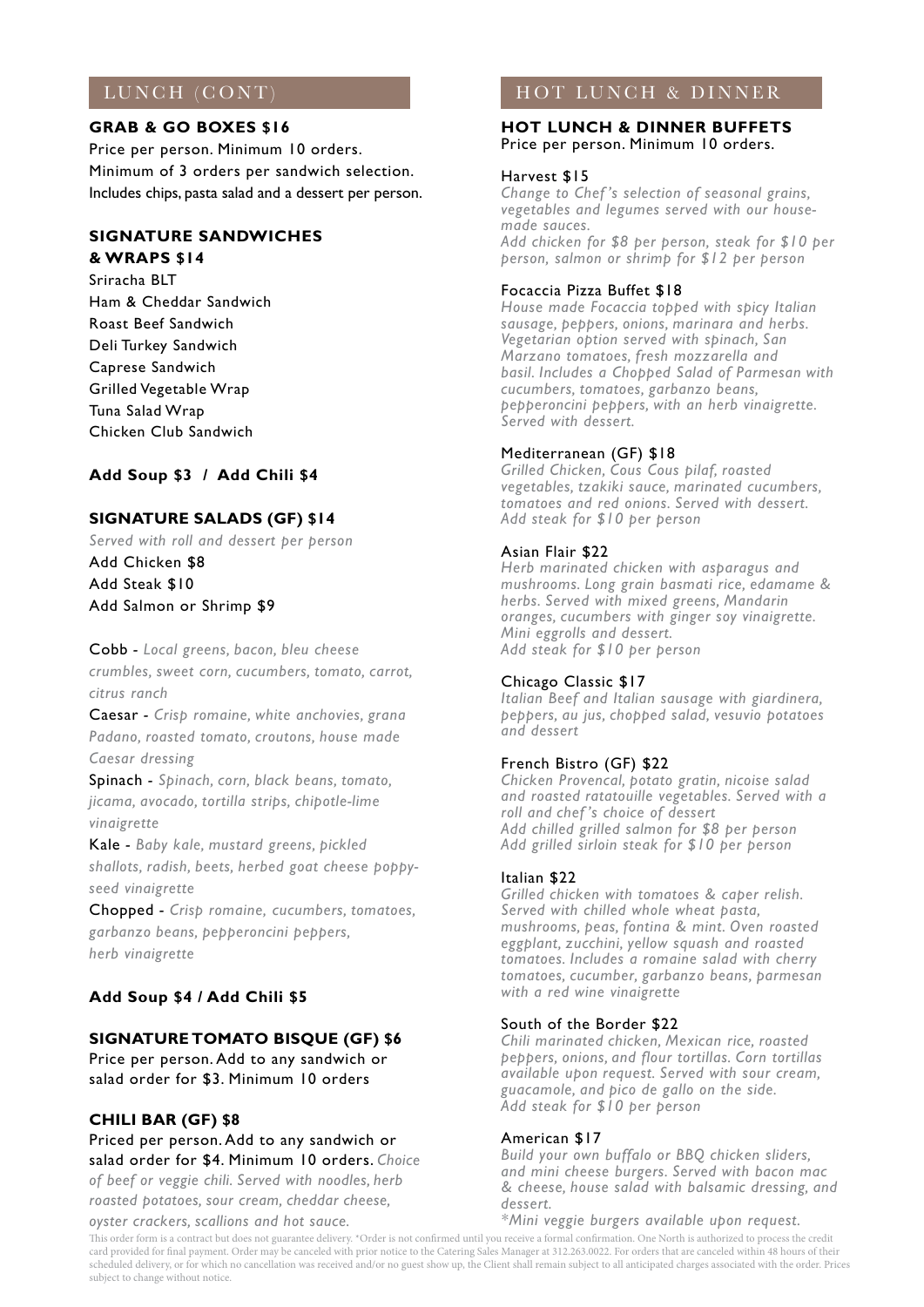# RECEPTION PACKAGES

A private bar will be set up in the room. There is a \$125 labor & set up fee. Server and bartender fees may apply. All packages are subject to a minimum. All packages are per person for (2) hours. Minimum 20 guests.

#### Beer,Wine and Soda \$22

*Select domestic and import beer, house wine, and soda.*

House Liquor Package \$24

*House liquor, select domestic and import beer, house wine, and soda.*

Call Liquor Package \$32 *Call liquor, select domestic and import beer, house wine, and soda*

Premium Liquor Package \$36 *Premium liquor, select domestic and import beer, house wine, and soda.*

#### Host Bar

*A private bar will be set up in the room. There is a \$125 labor & set up fee. Beverages will be charged on consumption.*

Craft Beer *Add craft beer to any package*

# HORS D'OEUVRES

*Price per 20 items* Fillet Sliders \$145 *Garlic herb butter* Cheeseburger Sliders \$90 *Melted sharp cheddar* Buffalo Chicken Sliders \$90 *Pulled Buffalo Chicken* Tomato Bruschetta \$50 *Crostini, fresh mozzarella, balsamic* Smoked Gouda Puffs \$60 *Served with seasonal accompaniments*  Stuffed Mushrooms \$65 *Goat cheese, fresh herbs, Italian seasoning* Smoked Salmon on Brioche \$80 *Herb cream cheese, chives* BBQ Chicken Crostini *\$75 Cabbage slaw, red chilies* Crispy Pancetta Risotto Balls \$65 *Pesto Sauce*  Truffled Meatballs \$80 *Spicy tomato sauce* Caprese Skewers \$60

*Tomato, fresh mozzarella, basil, balsamic glaze*

Artichoke Puffs \$65

*Spinach, herbed cheese, parmesan*

# HORS D'OEUVRES (CONT)

Wild Mushroom Crostini \$65 *Herbed goat cheese spread* Gorgonzola Stuffed Dates \$70 *Wrapped in bacon* Poached Shrimp Cocktail \$100 *House made cocktail sauce* Pork Pot Stickers \$65 *Toasted sesame dipping sauce* Shrimp Pot Stickers *\$*65 *Toasted sesame dipping sauce* Asian Zing Chicken Lettuce Wraps \$50 *Shredded chicken zing sauce, cabbage slaw*  Walkaway Nacho Margaritas \$70 *Black beans, pico de gallo, cheddar cheese, tortilla chips served in individual containers* Bacon Wrapped Scallops \$120 *Choice between BBQ sauce or Ginger Hoisin Sauce* Veggies & Dip \$65

*Carrots, celery, red bell peppers, ranch Served in individual containers*

# S TAT I O N A RY HORS D'OEUVRES

*Priced per platter - serves 20* Dirty Fries \$80 *French Fries, Italian Beef, marinara, melted mozzarella, giardiniera* Sweet and Dirty Fries \$80 *Sweet potato fries, black beans, corn, jack cheese, cheddar cheese, pico de gallo, avocado cream* Traditional Hummus \$60 *fresh lemon zest, cucumbers, kalamata olives, pita chips* Foccacia Pizzas *24 pieces per tray. House made Focaccia topped with Spicy Italian Sausage \$*55*, peppers, onions, marinara and herbs. Vegetarian* \$45 *spinach, San Marzano tomatoes, fresh mozzarella and basil*

#### Contact Elisa

Catering Sales Manager 312.568.6085 events@onenorthkitchen.com *Place orders by 10am business day prior. All items may not be available for orders within 48 hours.We try to accommodate all*

*dietary restrictions by request with advance notice.*

This order form is a contract but does not guarantee delivery. \*Order is not confirmed until you receive a formal confirmation. One North is authorized to process the credit card provided for final payment. Order may be canceled with prior notice to the Catering Sales Manager at 312.263.0022. For orders that are canceled within 48 hours of their scheduled delivery, or for which no cancellation was received and/or no guest show up, the Client shall remain subject to all anticipated charges associated with the order. Prices subject to change without notice.